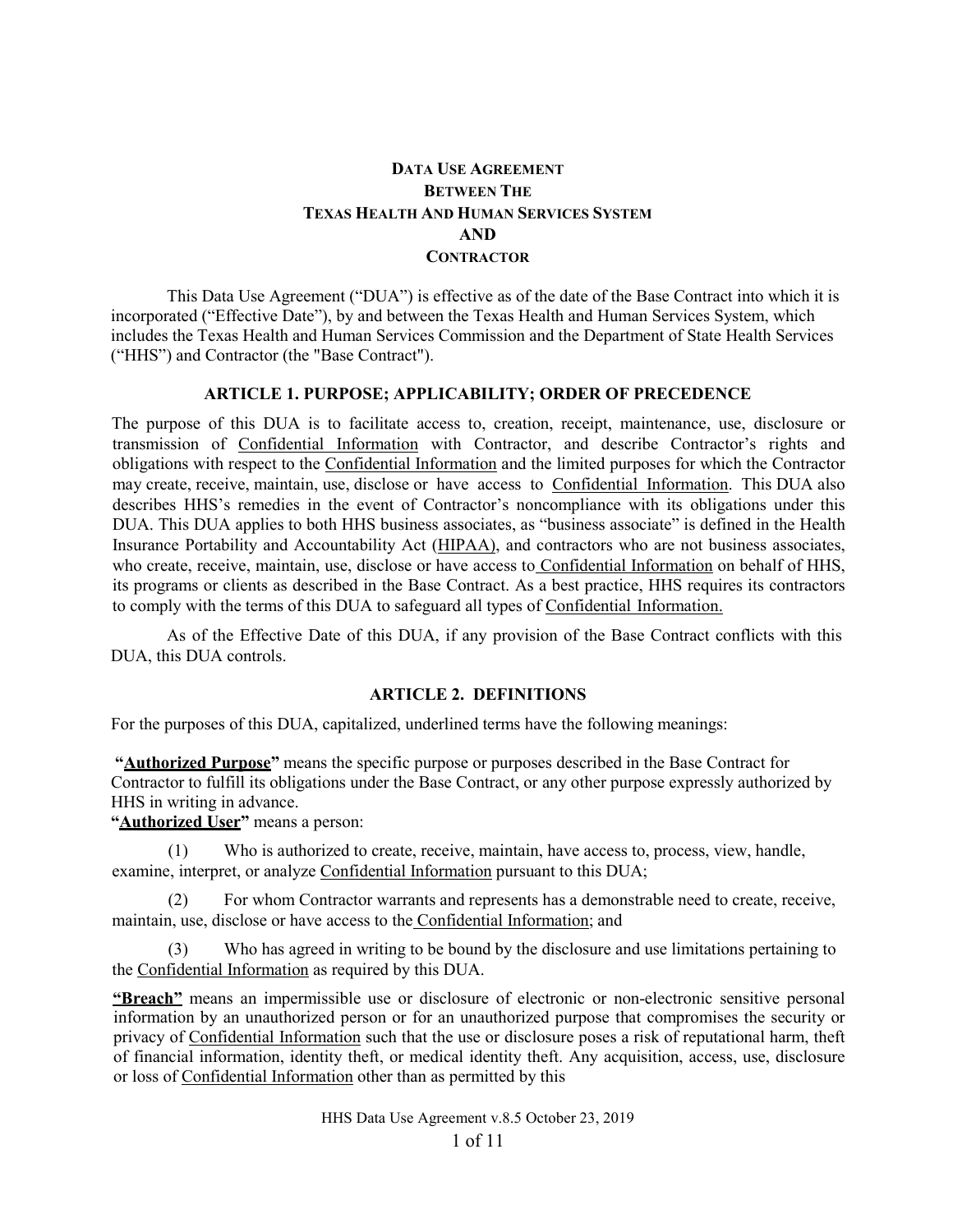DUA shall be presumed to be a Breach unless Contractor demonstrates, based on a risk assessment, that there is a low probability that the Confidential Information has been compromised.

**"Confidential Information"** means any communication or record (whether oral, written, electronically stored or transmitted, or in any other form) provided to or made available to Contractor or that Contractor may create, receive, maintain, use, disclose or have access to on behalf of HHS that consists of or includes any or all of the following:

- (1) Education records as defined in the Family Educational Rights and Privacy Act, 20 U.S.C. §1232g; 34 C.F.R. Part 99
- (2) Federal Tax Information as defined in Internal Revenue Code §6103 and Internal Revenue Service Publication 1075;
- (3) Personal Identifying Information (PII) as defined in Texas Business and CommerceCode, Chapter 521;
- (4) Protected Health Information (PHI) in any form including without limitation, Electronic Protected Health Information or Unsecured Protected Health Information as defined in 45 C.F.R. §160.103;
- (5) Sensitive Personal Information (SPI) as defined in Texas Business and Commerce Code, Chapter 521;
- (6) Social Security Administration Data, including, without limitation, Medicaid information means disclosures of information made by the Social Security Administration or the Centers for Medicare and Medicaid Services from a federal system of records for administration of federally funded benefit programs under the Social Security Act, 42 U.S.C., Chapter 7;
- (7) All privileged work product;
- (8) All information designated as confidential under the constitution and laws of the State of Texas and of the United States, including the Texas Health & Safety Code and the Texas Public Information Act, Texas Government Code, [Chapter](http://www.statutes.legis.state.tx.us/docs/GV/htm/GV.552.htm) 552.

**"Destroy", "Destruction",** for Confidential Information, means:

(1) Paper, film, or other hard copy media have been shredded or destroyed such that the Confidential Information cannot be read or otherwise cannot be reconstructed. Redaction is specifically excluded as a means of data destruction.

Electronic media have been cleared, purged, or destroyed consistent with NIST Special Publication 800-88, ["Guidelines for Media Sanitization,"](http://csrc.nist.gov/) such that the Confidential Information cannot be retrieved.

**"Discover, Discovery"** means the first day on which a Breach becomes known to Contractor, or, by exercising reasonable diligence would have been known to Contractor.

**"Legally Authorized Representative"** of an individual, including as provided in 45 CFR 435.923 (authorized representative);  $45 \text{ CFR } 164.502(g)(1)$  (personal representative); Tex. Occ. Code § 151.002(6); Tex. H. & S. Code §166.164 (medical power of attorney); and Texas Estates Code § 22.031 (representative).

**"Required by Law"** means a mandate contained in law that compels an entity to use or disclose Confidential Information that is enforceable in a court of law, including court orders, warrants, subpoenas or investigative demands.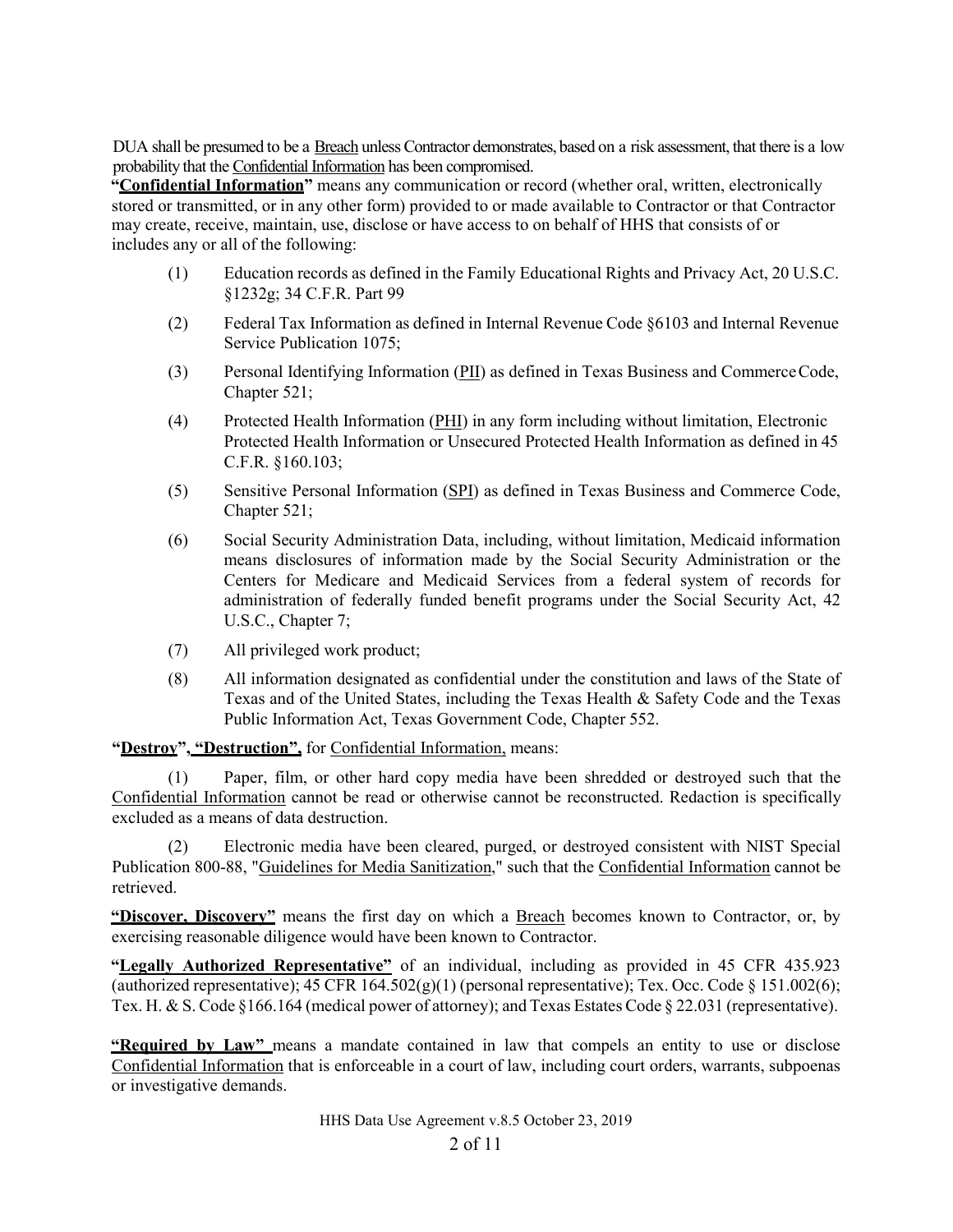**"Subcontractor"** means a person who contracts with a prime contractor to work, to supply commodities, or to contribute toward completing work for a governmental entity.

**"Workforce"** means employees, volunteers, trainees or other persons whose performance of work is under the direct control of a party, whether or not they are paid by that party.

## **ARTICLE 3. CONTRACTOR'S DUTIES REGARDING CONFIDENTIAL INFORMATION**

### **Section 3.01 Obligations of Contractor**

Contractor agrees that:

## **(A) With respect to PHI, Contractor shall:**

 $(1)$  Make  $PHI$  available in a designated record set if requested by HHS, if Contractor maintains PHI in a designated record set, as defined in HIPAA.

(2) Provide to HHS data aggregation services related to the healthcare operations Contractor performs for HHS pursuant to the Base Contract, if requested by HHS, if Contractor provides data aggregation services as defined in HIPAA.

(3) Provide access to PHI to an individual who is requesting his or her own PHI, or such individual's Legally Authorized Representative, in compliance with the requirements of HIPAA.

(4) Make  $\frac{\text{PHI}}{\text{H}}$  available to HHS for amendment, and incorporate any amendments to  $\frac{\text{PHI}}{\text{H}}$  that HHS directs, in compliance with HIPAA.

(5) Document and make available to HHS, an accounting of disclosures in compliance with the requirements of HIPAA.

(6) If Contractor receives a request for access, amendment or accounting of PHI by any individual, promptly forward the request to HHS or, if forwarding the request would violate HIPAA, promptly notify HHS of the request and of Contractor's response. HHS will respond to all such requests, unless Contractor is Required by Law to respond or HHS has given prior written consent for Contractor to respond to and account for all such requests.

## **(B) With respect to ALL Confidential Information, Contractor shall:**

*(1)* Exercise reasonable care and no less than the same degree of care Contractor usesto protect its own confidential, proprietary and trade secret information to prevent Confidential Information from being used in a manner that is not expressly an Authorized Purpose or as Required by Law. Contractor will access, create, maintain, receive, use, disclose, transmit or Destroy Confidential Information in a secure fashion that protects against any reasonably anticipated threats or hazards to the security or integrity of such information or unauthorized uses*.*

(2) Establish, implement and maintain appropriate procedural, administrative, physical and technical safeguards to preserve and maintain the confidentiality, integrity, and availability of the Confidential Information, in accordance with applicable laws or regulations relating to Confidential Information, to prevent any unauthorized use or disclosure of Confidential Information as long as Contractor has such Confidential Information in its actual or constructive possession.

(3) Implement, update as necessary, and document privacy, security and **Breach** notice policies and procedures and an incident response plan to address a Breach, to comply with the privacy, security and breach notice requirements of this DUA prior to conducting work under the Base Contract. Contractor

HHS Data Use Agreement v.8.5 October 23, 2019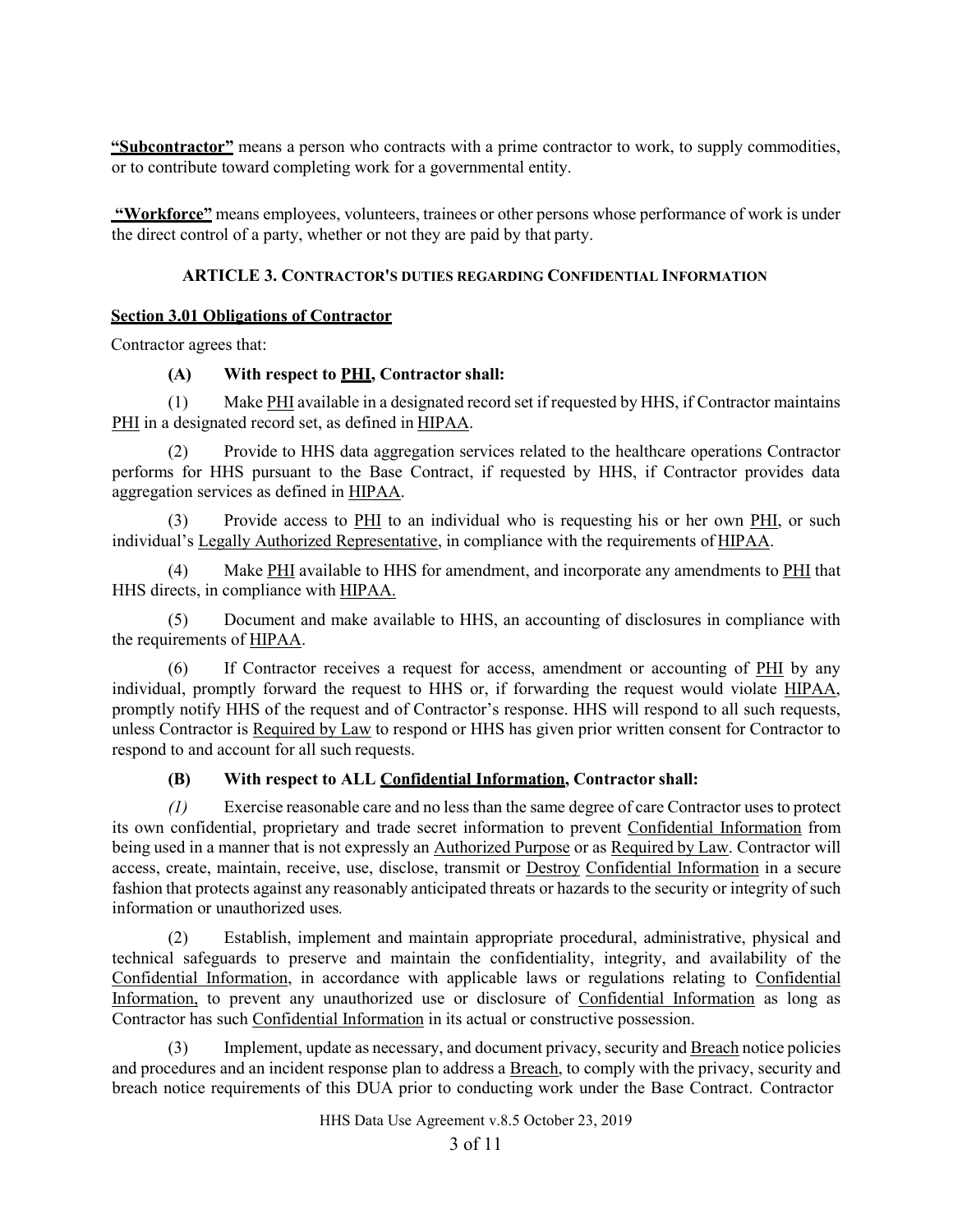shall produce, within three business days of a request by HHS, copies of its policies and procedures and records relating to the use or disclosure of Confidential Information.

(4) Obtain HHS's prior written consent to disclose or allow access to any portion of the Confidential Information to any person, other than Authorized Users, Workforce or Subcontractors of Contractor who have completed training in confidentiality, privacy, security and the importance of promptly reporting any Breach to Contractor's management and as permitted in Section 3.01(A)(3), above. Contractor shall produce evidence of completed training to HHS upon request. HHS, at its election, may assist Contractor in training and education on specific or unique HHS processes, systems and/or requirements. All of Contractor's Authorized Users, Workforce and Subcontractors with access to a state computer system or database will complete a cybersecurity training program certified under Texas Government Code Section 2054.519 by the Texas Department of Information Resources.

(5) Establish, implement and maintain appropriate sanctions against any member of its Workforce or Subcontractor who fails to comply with this DUA, the Base Contract or applicable law. Contractor shall maintain evidence of sanctions and produce it to HHS upon request.

(6) Obtain prior written approval of HHS, to disclose or provide access to any Confidential Information on the basis that such act is Required by Law, so that HHS may have the opportunity to object to the disclosure or access and seek appropriate relief. If HHS objects to such disclosure or access, Contractor shall refrain from disclosing or providing access to the Confidential Information until HHS has exhausted all alternatives for relief.

(7) Certify that its **Authorized Users** each have a demonstrated need to know and have access to Confidential Information solely to the minimum extent necessary to accomplish the Authorized Purpose and that each has agreed in writing to be bound by the disclosure and use limitations pertaining to the Confidential Information contained in this DUA. Contractor and its Subcontractors shall maintain at all times an updated, complete, accurate list of Authorized Users and supply it to HHS upon request.

Provide, and shall cause its Subcontractors and agents to provide, to HHS periodic written confirmation of compliance with controls and the terms and conditions of this DUA.

(9) Return to HHS or Destroy, at HHS's election and at Contractor's expense, all Confidential Information received from HHS or created or maintained by Contractor or any of Contractor's agents or Subcontractors on HHS's behalf upon the termination or expiration of this DUA, if reasonably feasible and permitted by law. Contractor shall certify in writing to HHS that all such Confidential Information has been Destroyed or returned to HHS, and that Contractor and its agents and Subcontractors have retained no copies thereof. Notwithstanding the foregoing, Contractor acknowledges and agrees that it may not Destroy any Confidential Information if federal or state law, or HHS record retention policy or a litigation hold notice prohibits such Destruction. If such return or Destruction is not reasonably feasible, or is impermissible by law, Contractor shall immediately notify HHS of the reasons such return or Destruction is not feasible and agree to extend the protections of this DUA to the Confidential Information for as long as Contractor maintains such Confidential Information.

(10) Complete and return with the Base Contract to HHS, attached as Attachment 2 to this DUA, the HHS Security and Privacy Initial Inquiry (SPI) at [https://hhs.texas.gov/laws](https://hhs.texas.gov/laws-regulations/forms/miscellaneous/hhs-information-security-privacy-initial-inquiry-spi)[regulations/forms/miscellaneous/hhs-information-security-privacy-initial-inquiry-spi](https://hhs.texas.gov/laws-regulations/forms/miscellaneous/hhs-information-security-privacy-initial-inquiry-spi)*.* The SPI identifies basic privacy and security controls with which Contractor must comply to protect Confidential Information. Contractor shall comply with periodic security controls compliance assessment and monitoring by HHS as required by state and federal law, based on the type of Confidential Information Contractor creates, receives, maintains, uses, discloses or has access to and the Authorized Purpose and level of risk. Contractor's

HHS Data Use Agreement v.8.5 October 23, 2019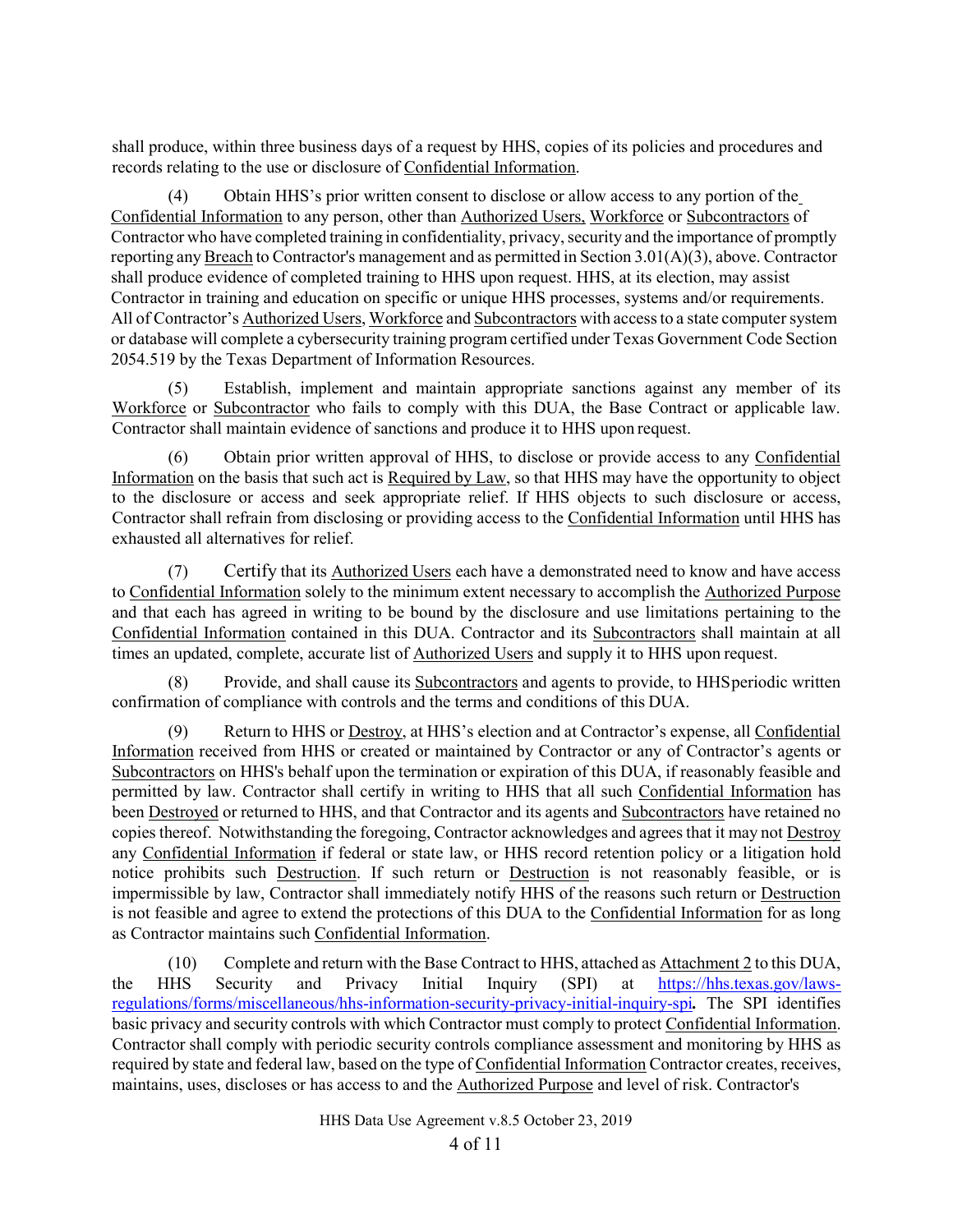security controls shall be based on the National Institute of Standards and Technology (NIST) Special Publication 800-53. Contractor shall update its securitycontrols assessment whenever there are significant changes in security controls for HHS Confidential Information and shall provide the updated document to HHS. HHS also reserves the right to request updates as needed to satisfy state and federal monitoring requirements.

(11) Comply with the HHS Acceptable Use Policy (AUP) and require each Subcontractor and Workforce member who has direct access to HHS Information Resources, as defined in the AUP, to execute an HHS Acceptable Use Agreement.

(12) Only conduct secure transmissions of Confidential Information whether in paper, oral or electronic form. A secure transmission of electronic Confidential Information *in motion* includes secure File Transfer Protocol (SFTP) or encryption at an appropriate level as required by rule, regulation or law. Confidential Information *at rest* requires encryption unless there is adequate administrative, technical, and physical security as required by rule, regulation or law. All electronic data transfer and communications of Confidential Information shall be through secure systems. Contractor shall provide proof of system, media or device security and/or encryption to HHS no later than 48 hours after HHS's written request inresponse to a compliance investigation, audit, or the Discovery of a Breach. HHS may also request production of proof of security at other times as necessary to satisfy state and federal monitoring requirements. Deidentification of Confidential Information in accordance with HIPAA de-identification standards is deemed secure.

(13) Designate and identify a person or persons, as Privacy Official and Information Security Official, each of whom is authorized to act on behalf of Contractor and is responsible for the development and implementation of the privacy and security requirements in this DUA. Contractor shall provide name and current address, phone number and e-mail address for such designated officials to HHS upon execution of this DUA and prior to any change. Upon written notice from HHS, Contractor shall promptly remove and replace such official(s) if such official(s) is not performing the required functions.

(14) Make available to HHS any information HHS requires to fulfill HHS's obligations to provide access to, or copies of, Confidential Information in accordance with applicable laws, regulations or demands of a regulatory authority relating to Confidential Information. Contractor shall provide such information in a time and manner reasonably agreed upon or as designated by the applicable law or regulatory authority.

(15) Comply with the following laws and standards *if applicable to the type of Confidential Information and Contractor's Authorized Purpose*:

- Title 1, Part 10, Chapter 202, [Subchapter B, T](http://info.sos.state.tx.us/pls/pub/readtac%24ext.ViewTAC?tac_view=5&ti=1&pt=10&ch=202&sch=B&rl=Y)exas Administrative Code;
- The Privacy Act of 1974;
- OMB Memorandum 17-12;
- The [Federal Information Security Management Act of 2002](http://www.gpo.gov/fdsys/pkg/USCODE-2009-title44/html/USCODE-2009-title44-chap35-subchapIII.htm) (FISMA);
- The Health Insurance Portability and Accountability Act of 1996 (HIPAA);
- Internal Revenue [Publication 1075](http://www.irs.gov/pub/irs-pdf/p1075.pdf) Tax Information Security Guidelines for Federal, State and Local Agencies;
- National Institute of Standards and Technology (NIST) Special Publication 800-66 Revision 1 – An Introductory Resource Guide for Implementing the Health Insurance Portability and Accountability Act (HIPAA) Security Rule;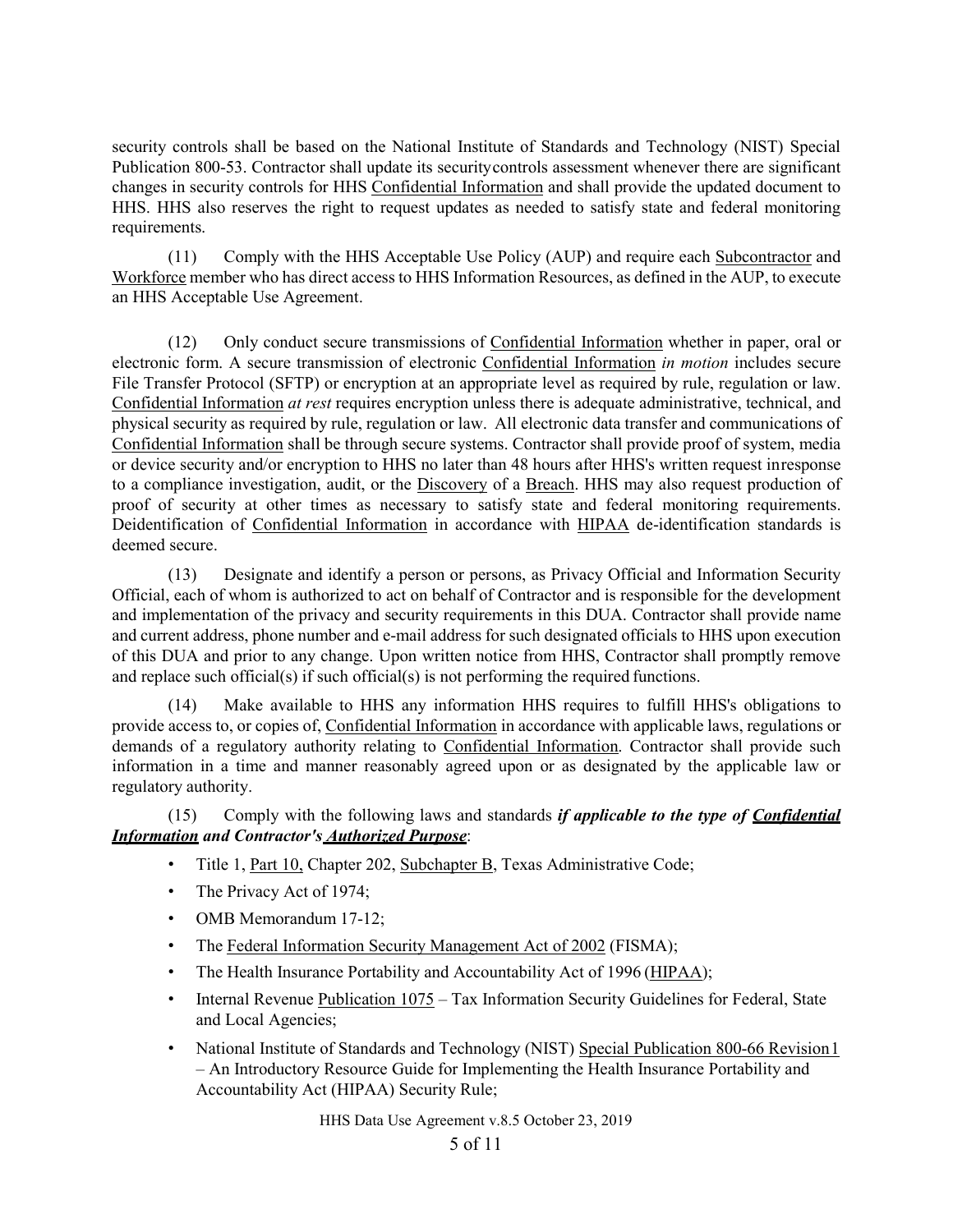- NIST Special [Publications](http://csrc.nist.gov/publications/nistpubs/800-53-Rev3/sp800-53-rev3-final_updated-errata_05-01-2010.pdf) 800-53 and 800-53A Recommended Security Controls for Federal Information Systems and Organizations, as currently revised;
- NIST [Special Publication 800-47](http://csrc.nist.gov/publications/nistpubs/800-53-Rev3/sp800-53-rev3-final_updated-errata_05-01-2010.pdf) Security Guide for Interconnecting Information Technology Systems;
- NIST Special Publication 800-88, [Guidelines for Media](http://csrc.nist.gov/) Sanitizatio[n;](http://csrc.nist.gov/)
- NIST Special Publication 800-111, Guide to Storage of Encryption Technologies for End User Devices containing PHI;
- Family Educational Rights and Privacy Act
- Texas Business and Commerce Code, Chapter 521;
- Any other State or Federal law, regulation, or administrative rule relating to the specific HHS program area that Contractor supports on behalf of HHS.

(16) Be permitted to use or disclose Confidential Information for the proper management and administration of Contractor or to carry out Contractor's legal responsibilities, except as otherwise limited by this DUA, the Base Contract, or law applicable to the Confidential Information,if:

- (a) Disclosure is Required by Law;
- (b) Contractor obtains reasonable assurances from the person to whom the information is disclosed that the person shall:

1. Maintain the confidentiality of the Confidential Information in accordance with this DUA;

2. Use or further disclose the information only as Required by Law or for the Authorized Purpose for which it was disclosed to the person; and

3. Notify Contractor in accordance with Section 4.01 of a Breach of Confidential Information that the person Discovers or should have Discovered with the exercise of reasonable diligence.

## **(C) With respect to ALL Confidential Information, Contractor shall NOT:**

(1) Attempt to re-identify or further identify Confidential Information that has been deidentified, or attempt to contact any persons whose records are contained in the Confidential Information, except for an Authorized Purpose, without express written authorization from HHS.

(2) Engage in prohibited marketing or sale of Confidential Information.

(3) Permit, or enter into any agreement with a Subcontractor to, create, receive, maintain, use, disclose, have access to or transmit Confidential Information, on behalf of HHS without requiring that Subcontractor first execute either the Form Subcontractor Agreement, Attachment 1, or Contractor's own Subcontractor agreement that ensures that the Subcontractor shall comply with the same safeguards and restrictions contained in this DUA for Confidential Information. Contractor is directly responsible for its Subcontractors' compliance with, and enforcement of, this DUA.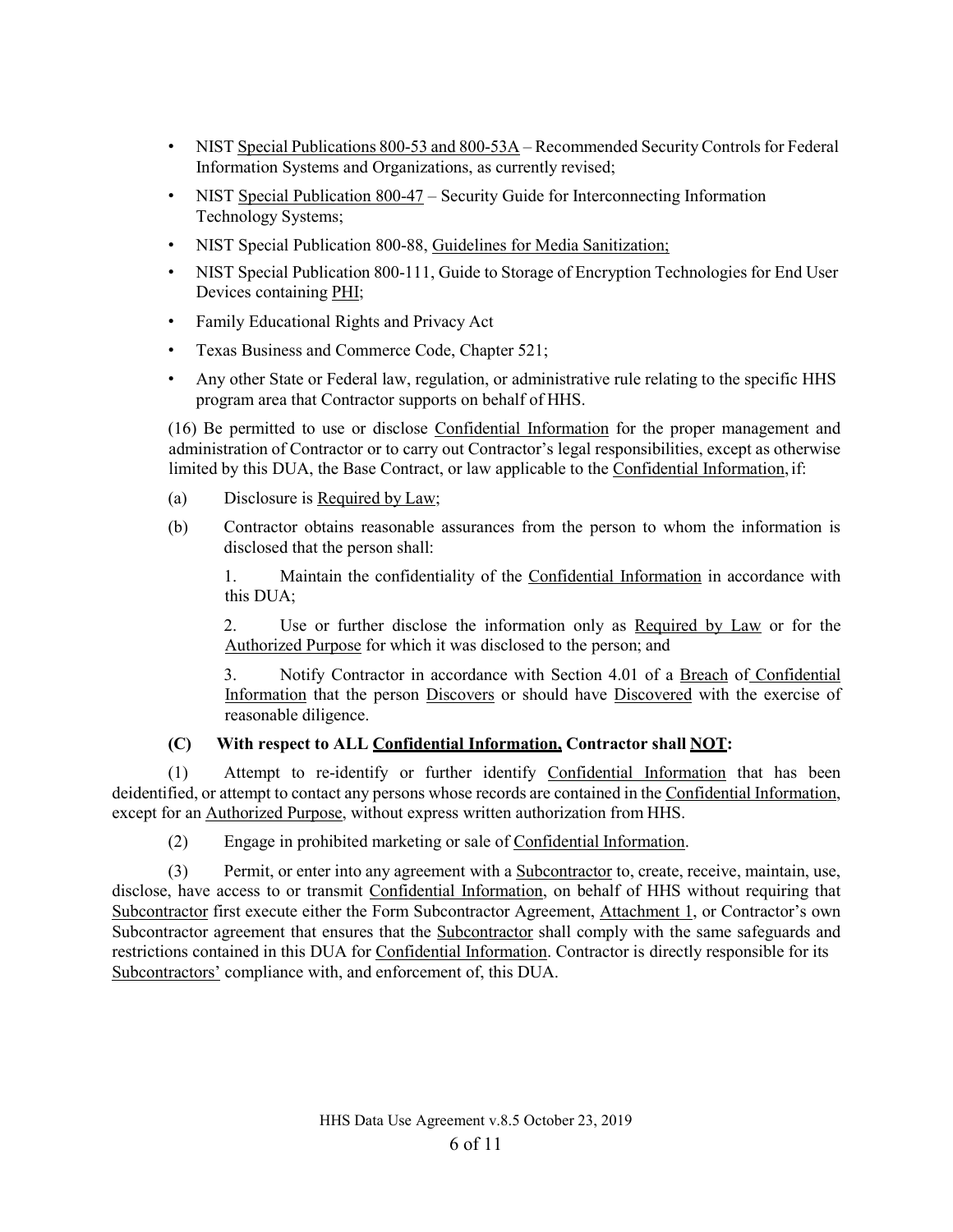### **ARTICLE 4. BREACH NOTICE, REPORTING AND CORRECTION REQUIREMENTS**

## **Section 4.01. Cooperation and Financial Responsibility.**

(A) Contractor shall, at Contractor's expense, cooperate fully with HHS in investigating, mitigating to the extent practicable, and issuing notifications as directed by HHS, for any Breach of Confidential Information.

(B) Contractor shall make Confidential Information in Contractor's possession available pursuant to the requirements of HIPAA or other applicable law upon a determination of a Breach.

Contractor's obligation begins at the Discovery of a Breach and continues as long as related activity continues, until all effects of the Breach are mitigated to HHS's satisfaction (the "incident response period").

#### **Section 4.02. Initial Breach Notice.**

For federal information *obtained from a federal system of records*, including Federal Tax Information and Social Security Administration Data (which includes Medicaid and other governmental benefit program Confidential Information), Contractor shall notify HHS of the Breach within the first consecutive clock hour of Discovery. The Base Contract shall specify whether Confidential Information is obtained from a federal system of records. For all other types of Confidential Information Contractor shall notify HHS of the Breach not more than 24 hours after Discovery, *or in a timeframe otherwise approved by HHS in*  writing. Contractor shall initially report to HHS's Privacy and Security Officers via email at:  $privacy@HHSC. state.txt.$ us and to the HHS division responsible for the Base Contract.

Contractor shall report all information reasonably available to Contractor about the Breach.

Contractor shall provide contact information to HHS for Contractor's single point of contact who will communicate with HHS both on and off business hours during the incident response period.

**Section 4.03 Third Business Day Notice**: No later than 5 p.m. on the third business day after Discovery, or a time within which Discovery reasonably should have been made by Contractor of a Breach of Confidential Information, Contractor shall provide written notification to HHS of all reasonably available information about the Breach, and Contractor's investigation, including, to the extent known to Contractor*:* a. The date the Breach occurred;

- b. The date of Contractor's and, if applicable, Subcontractor's Discovery;
- c. A brief description of the Breach, including how it occurred and who is responsible (or hypotheses, if not yet determined);
- d. A brief description of Contractor's investigation and the status of the investigation;
- e. A description of the types and amount of Confidential Information involved;
- f. Identification of and number of all individuals reasonably believed to be affected, including first and last name of the individual and if applicable, the Legally authorized representative, last known address, age, telephone number, and email address if it is a preferred contact method;

g. Contractor's initial risk assessment of the Breach demonstrating whether individual or other notices are required by applicable law or this DUA for HHS approval, including an analysis of whether there is a low probability of compromise of the Confidential Information or whether any legal exceptions to notification apply;

h. Contractor's recommendation for HHS's approval as to the steps individuals and/or Contractor on behalf of individuals, should take to protect the individuals from potential harm, including

HHS Data Use Agreement v.8.5 October 23, 2019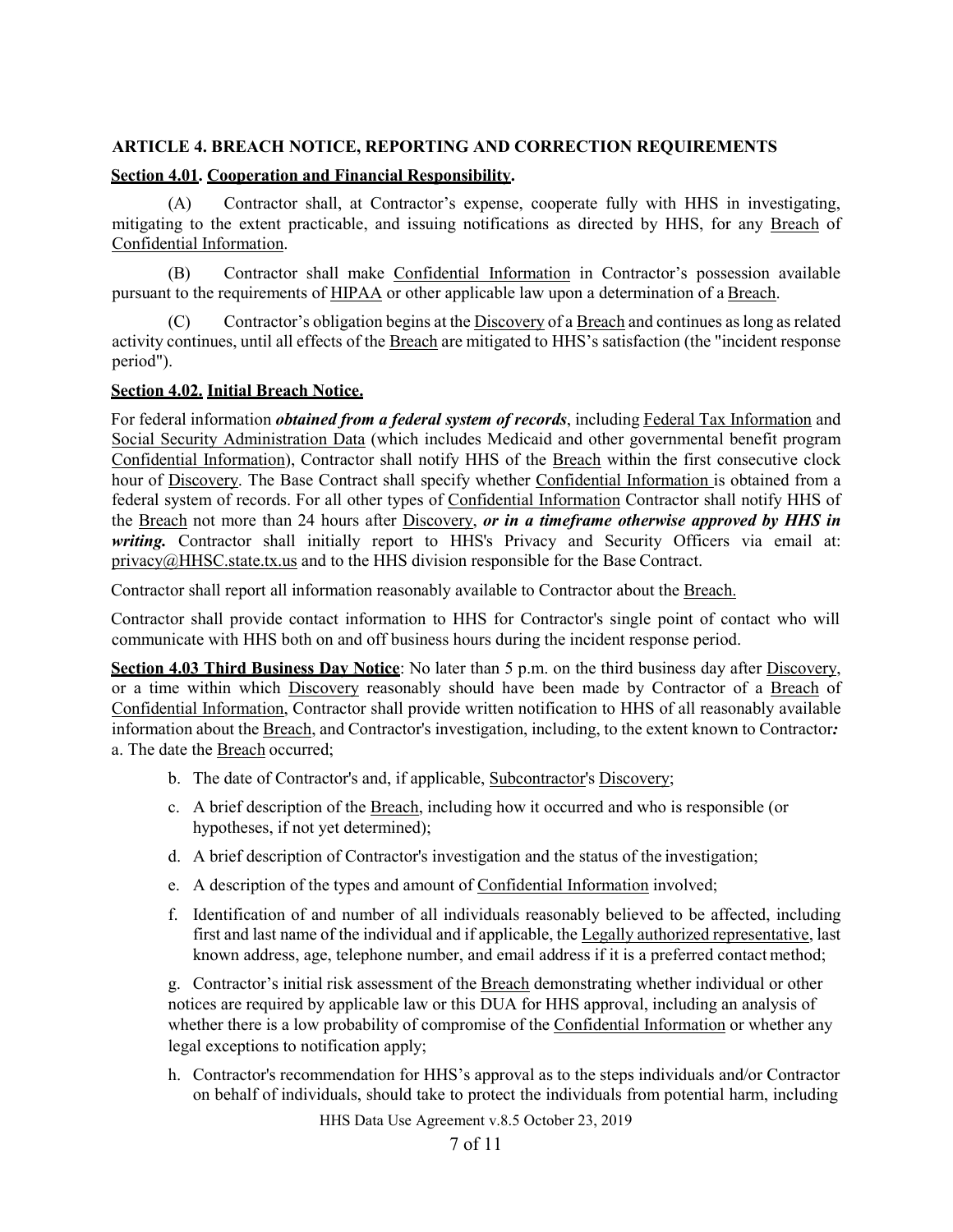Contractor's provision of notifications, credit protection, claims monitoring, and any specific protections for a Legally Authorized Representative to take on behalf of an individual with special capacity or circumstances;

- i. The steps Contractor has taken to mitigate the harm or potential harm caused (including without limitation the provision of sufficient resources to mitigate);
- j. The steps Contractor has taken, or will take, to prevent or reduce the likelihood of recurrence of a similar Breach;
- k. Identify, describe or estimate of the persons, Workforce, Subcontractor, or individuals andany law enforcement that may be involved in the Breach;
- l. A reasonable schedule for Contractor to provide regular updates regarding response to the Breach, but no less than every three (3) business days, or as otherwise directed by HHS in writing, including information about risk estimations, reporting, notification, if any, mitigation, corrective action, root cause analysis and when such activities are expected to be completed; and
- m. Any reasonably available, pertinent information, documents or reports related to a Breach that HHS requests following Discovery.

## **Section 4.04. Investigation, Response and Mitigation.**

(A) Contractor shall immediately conduct a full and complete investigation, respond to the Breach, commit necessary and appropriate staff and resources to expeditiously respond, and report as required to HHS for incident response purposes and for purposes of HHS's compliance with report and notification requirements, to the satisfaction of HHS.

(B) Contractor shall complete or participate in a risk assessment as directed by HHS following a Breach, and provide the final assessment, corrective actions and mitigations to HHS for review and approval.

(C) Contractor shall fully cooperate with HHS to respond to inquiries and/or proceedings by state and federal authorities, persons and/or individuals about the Breach.

(D) Contractor shall fully cooperate with HHS's efforts to seek appropriate injunctive relief or otherwise prevent or curtail such Breach, or to recover or protect any Confidential Information, including complying with reasonable corrective action or measures, as specified by HHS in a Corrective Action Plan if directed by HHS under the Base Contract.

#### **Section 4.05. Breach Notification to Individuals and Reporting to Authorities.**

(A) HHS may direct Contractor to provide Breach notification to individuals, regulators or third-parties, as specified by HHS following a Breach.

(B) Contractor must comply with all applicable legal and regulatory requirements in the time, manner and content of any notification to individuals, regulators or third-parties, or any notice required by other state or federal authorities, including without limitation, notifications required by Texas Business and Commerce Code, Chapter 521.053(b) and HIPAA. Notice letters will be in Contractor's name and on Contractor's letterhead, unless otherwise directed by HHS, and will contain contact information, including the name and title of Contractor's representative, an email address and a toll-free telephone number, for the individual to obtain additional information.

(C) Contractor shall provide HHS with draft notifications for HHS approval prior to distribution and copies of distributed and approved communications.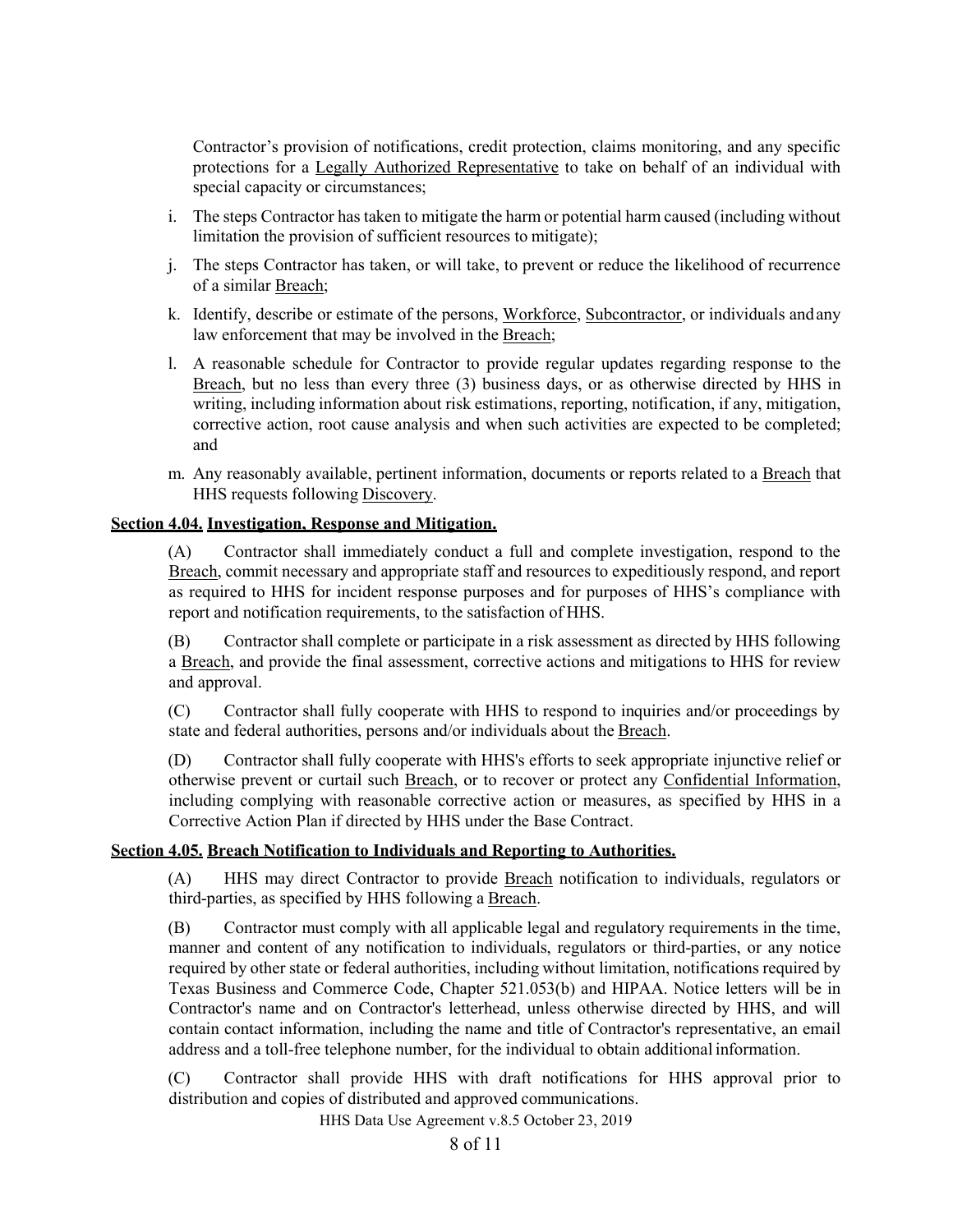(D) Contractor shall have the burden of demonstrating to the satisfaction of HHS that any required notification was timely made. If there are delays outside of Contractor's control, Contractor shall provide written documentation to HHS of the reasons for the delay.

(E) If HHS directs Contractor to provide notifications, HHS shall, in the time and manner reasonably requested by Contractor, cooperate and assist with Contractor's information requests in order to make such notifications.

#### **ARTICLE 5. GENERAL PROVISIONS**

#### **Section 5.01 Ownership of Confidential Information**

Contractor acknowledges and agrees that the Confidential Information is and shall remain the property of HHS. Contractor agrees it acquires no title or rights to the Confidential Information.

#### **Section 5.02 HHS Commitment and Obligations**

HHS will not request Contractor to create, maintain, transmit, use or disclose PHI in any manner that would not be permissible under applicable law if done by HHS.

#### **Section 5.03 HHS Right to Inspection**

At any time upon reasonable notice to Contractor, or if HHS determines that Contractor has violated this DUA, HHS, directly or through its agent, will have the right to inspect the facilities, systems, books and records of Contractor to monitor compliance with this DUA. For purposes of this subsection, HHS's agent(s) include, without limitation, the HHS Office of the Inspector General, the Office of the Attorney General of Texas, the State Auditor's Office, outside consultants, legal counsel or other designee.

#### **Section 5.04 Term; Termination of DUA; Survival**

This DUA will be effective on the date on which Contractor executes the Base Contract and willterminate upon termination of the Base Contract and as set forth herein. If the Base Contract is extended, this DUA is extended to run concurrent with the Base Contract.

(A) If HHS determines that Contractor has violated a material term of this DUA; HHS may in its sole discretion:

(1) Exercise any of its rights including but not limited to reports, access and inspection under this DUA and/or the Base Contract; or

(2) Require Contractor to submit to a corrective action plan, including a plan for monitoring and plan for reporting as HHS may determine necessary to maintain compliance with this DUA; or

(3) Provide Contractor with a reasonable period to cure the violation as determined by HHS; or

(4) Terminate the DUA and Base Contract immediately and seek relief in a court of competent jurisdiction in Travis County, Texas.

Before exercising any of these options, HHS will provide written notice to Contractor describing the violation and the action it intends to take.

(B) If neither termination nor cure isfeasible, HHS shall report the violation to the applicable regulatory authorities.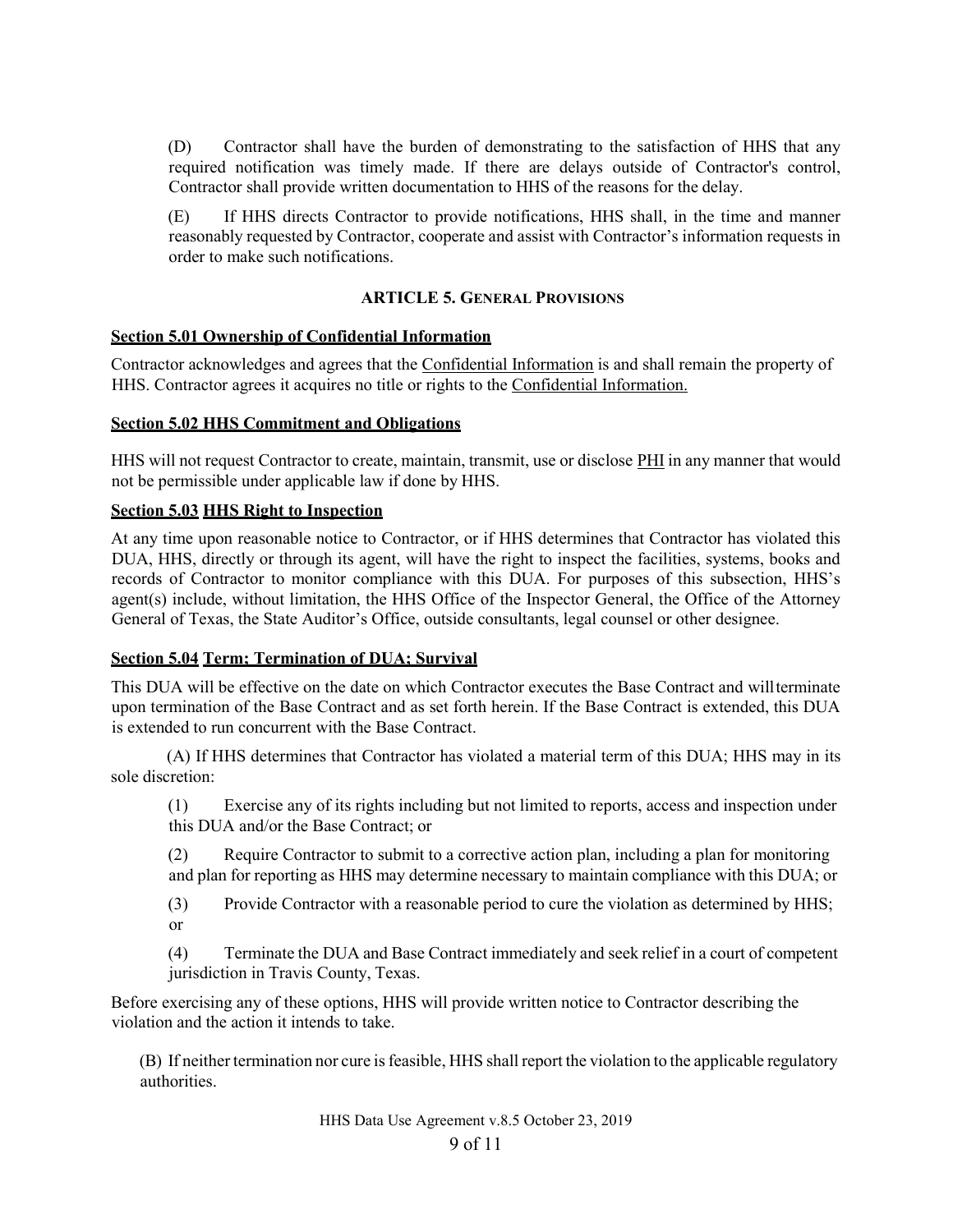(C) The duties of Contractor or its Subcontractor under this DUA survive the expiration or termination of this DUA until all the Confidential Information is Destroyed or returned to HHS, as required by this DUA.

## **Section 5.05 Injunctive Relief**

(A) Contractor acknowledges and agrees that HHS may suffer irreparable injury if Contractor or its Subcontractor fails to comply with any of the terms of this DUA with respect to the Confidential Information or a provision of HIPAA or other laws or regulations applicable to Confidential Information.

(B) Contractor further agrees that monetary damages may be inadequate to compensate HHS for Contractor's or its Subcontractor's failure to comply. Accordingly, Contractor agrees that HHS will, in addition to any other remedies available to it at law or in equity, be entitled to seek injunctive relief without posting a bond and without the necessity of demonstrating actual damages, to enforce the terms of this DUA.

## **Section 5.06 Indemnification**

Contractor shall indemnify, defend and hold harmless HHS and its respective Executive Commissioner, employees, Subcontractors, agents (including other state agencies acting on behalf of HHS) or other members of HHS' Workforce (each of the foregoing hereinafter referred to as "Indemnified Party") against all actual and direct losses suffered by the Indemnified Party and all liability to third parties arising from or in connection with any breach of this DUA or from any acts or omissions related to this DUA by Contractor or its employees, directors, officers, Subcontractors, or agents or other members of Contractor's Workforce. The duty to indemnify, defend and hold harmless is independent of the duty to insure. Upon demand, Contractor shall reimburse HHS for any and all losses, liabilities, lost profits, fines, penalties, costs or expenses (including costs of required notices, investigation, and mitigation of a Breach, fines or penalties imposed on an Indemnified Party by a regulatory authority, and reasonable attorneys' fees) which may be imposed upon any Indemnified Party to the extent caused by and which results from the Contractor's failure to meet any of its obligations under this DUA. Contractor's obligation to defend, indemnify and hold harmless any Indemnified Party will survive the expiration or termination of this DUA.

#### **Section 5.07 Insurance**

(A) In addition to any insurance required in the Base Contract, at HHS's option, HHS may require Contractor to maintain, at its expense, the special and/or custom first- and third-party insurance coverages, including without limitation data breach, cyber liability, crime theft and notification expense coverages, with policy limits sufficient to cover any liability arising under this DUA, naming the State of Texas, acting through HHS, as an additional named insured and loss payee, with primary and noncontributory status.

(B) Contractor shall provide HHS with written proof that required insurance coverage is in effect, at the request of HHS.

## **Section 5.08 Entirety of the Contract**

This DUA is incorporated by reference into the Base Contract and, together with the Base Contract, constitutes the entire agreement between the parties. No change, waiver, or discharge of obligations arising under those documents will be valid unless in writing and executed by the party against whom such change, waiver, or discharge is sought to be enforced.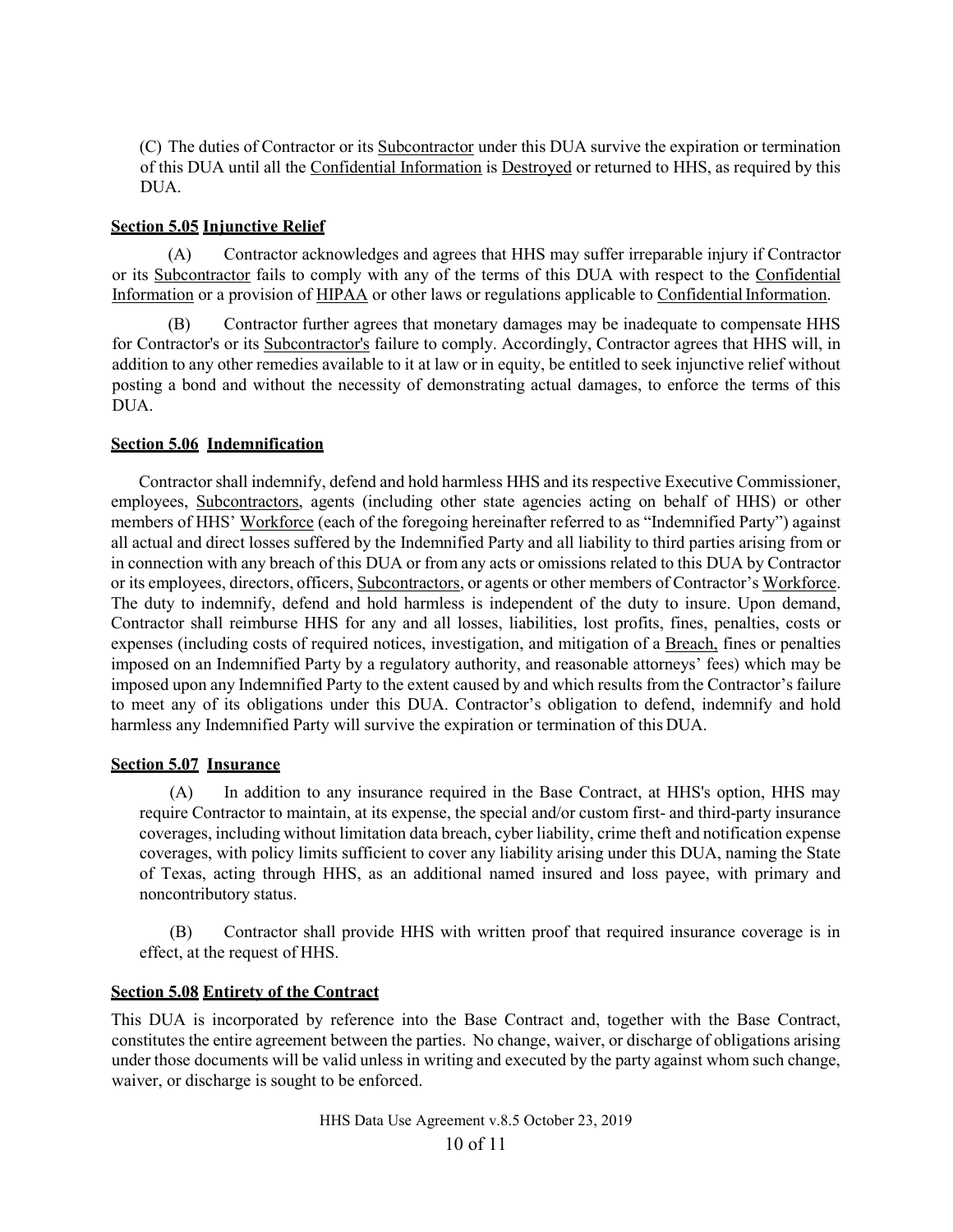## **Section 5.09 Automatic Amendment and Interpretation**

Upon the effective date of any amendment or issuance of additional regulations to any law applicable to Confidential Information, this DUA will automatically be amended so that the obligations imposed on HHS and/or Contractor remain in compliance with such requirements. Any ambiguity in this DUA will be resolved in favor of a meaning that permits HHS and Contractor to comply with laws applicable to Confidential Information.

## **Section 5.10 Notices; Requests for Approval**

All notices and requests for approval related to this DUA must be directed to the HHS Chief Privacy Officer at [privacy@hhsc.state.tx.us.](mailto:privacy@hhsc.state.tx.us)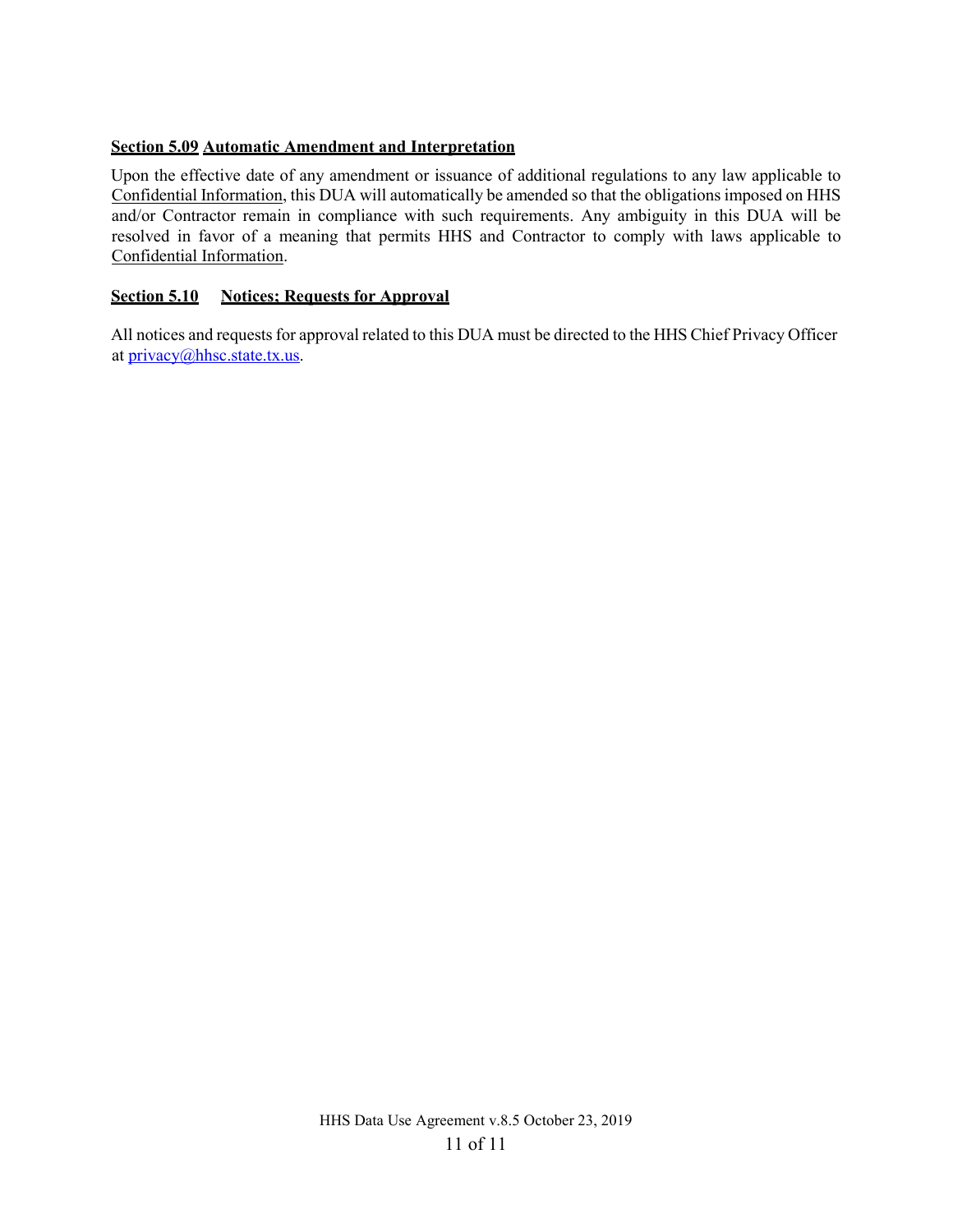# **ATTACHMENT 1. SUBCONTRACTOR AGREEMENT FORM HHS CONTRACT NUMBER**

The DUA between HHS and Contractor establishes the permitted and required uses and disclosures of Confidential Information by Contractor.

Contractor has subcontracted with (Subcontractor) for performance of duties on behalf of CONTRACTOR which are subject to the DUA. Subcontractor acknowledges, understands and agrees to be bound by the same terms and conditions applicable to Contractor under the DUA, incorporated by reference in this Agreement, with respect to HHS Confidential Information. Contractor and Subcontractor agree that HHS is a third-party beneficiary to applicable provisions of the subcontract.

HHS has the right, but not the obligation, to review or approve the terms and conditions of the subcontract by virtue of this Subcontractor Agreement Form.

Contractor and Subcontractor assure HHS that any Breach as defined by the DUA that Subcontractor Discovers shall be reported to HHS by Contractor in the time, manner and content required by the DUA.

If Contractor knows or should have known in the exercise of reasonable diligence of a pattern of activity or practice by Subcontractor that constitutes a material breach or violation of the DUA or the Subcontractor's obligations, Contractor shall:

- 1. Take reasonable steps to cure the violation or end the violation, as applicable;
- 2. If the steps are unsuccessful, terminate the contract or arrangement with Subcontractor, if feasible;
- 3. Notify HHS immediately upon Discovery of the pattern of activity or practice of Subcontractor that constitutes a material breach or violation of the DUA and keep HHS reasonably and regularly informed about steps Contractor is taking to cure or end the violation or terminate Subcontractor's contract or arrangement.

# **This Subcontractor Agreement Form is executed by the parties in their capacities indicated below.**

| <b>CONTRACTOR</b>                                                                                                                                                                                                                            | <b>SUBCONTRACTOR</b> |
|----------------------------------------------------------------------------------------------------------------------------------------------------------------------------------------------------------------------------------------------|----------------------|
| BY:                                                                                                                                                                                                                                          | BY:                  |
|                                                                                                                                                                                                                                              |                      |
| NAME:                                                                                                                                                                                                                                        | NAME:                |
|                                                                                                                                                                                                                                              |                      |
| TITLE:                                                                                                                                                                                                                                       | <b>TITLE:</b>        |
|                                                                                                                                                                                                                                              |                      |
| DATE<br><u>and the company of the company of the company of the company of the company of the company of the company of the company of the company of the company of the company of the company of the company of the company of the com</u> | DATE:                |

HHS Data Use Agreement v. 8.5